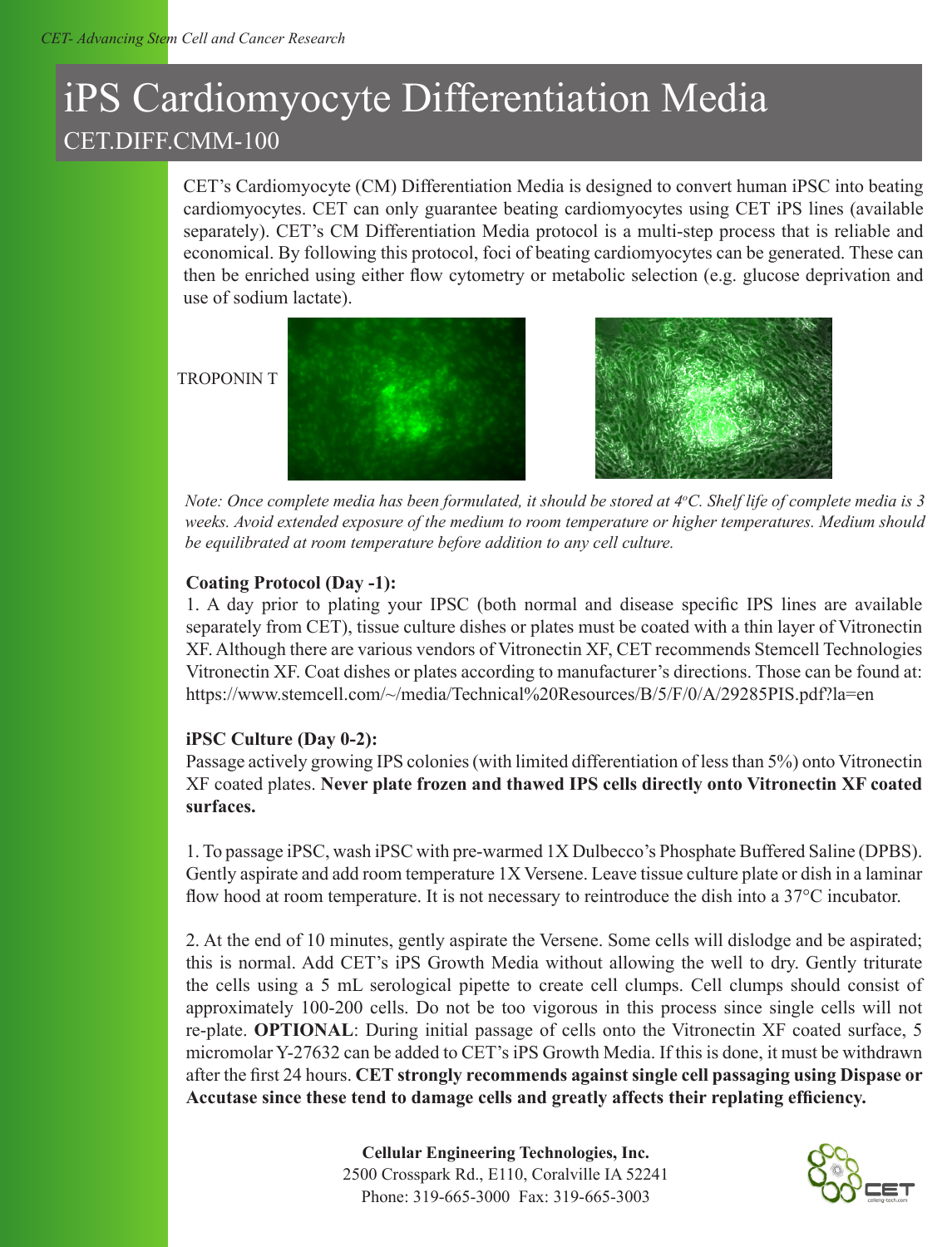3. Let IPS clumps attach in a 37°C incubator, without disturbing, for 24 hours. Feed with fresh CET iPS Growth media at the end of 24 hours. If you used Y-27632 during passaging, make sure this media does not contain this Rho Kinase inhibitor.

4. Depending on the iPS line that you are growing, they may have different proliferation or growth rates. However, it is critical to achieve 85% to 90% confluency on a given plate surface before proceeding to the differentiation process.

#### **Differentiation into Cardiomyocytes (Day 2-4): Step 1**

1. Reconstitute complete CET's Cardiomyocyte Differentiation Media Step 1 by thawing CET's Cardiomyocyte Differentiation Media Step 1 Supplement overnight at 4oC (in a refrigerator). **Never thaw supplement by placing it into a 37°C waterbath.** Add the entire contents of the supplement (2 milliliters) to CET's Cardiomyocyte Differentiation Media Step 1. Mix gently. Label, date and place complete Cardiomyocyte Differentiation Media Step 1 in a 4°C refrigerator. This media has a shelf life of 3-weeks if stored at 4°C.

2. Pre-warm CET's Cardiomyocyte Differentiation Media Step 1 to room temperature. **Do not place it into a 37°C waterbath.** Only aliquot the amount necessary to conduct a complete media replacement. CET recommends 200 microliters for a single well of a 96-well plate and 2 milliliters for a single well of a 6-well plate.

3. Gently aspirate the iPSC growth media from the tissue culture dish and introduce CET's Cardiomyocyte Differentiation Media Step 1. Place tissue culture dish back into the 37°C incubator.

4. Let cells incubate at 37°C for 2 days (48 hours) undisturbed.

# **Differentiation into Cardiomyocytes (Day 4-5): Step 2**

1. At the end of this 48 hours (See Step 1, Point 4), gently aspirate Step 1 media. Introduce room temperature Cardiomyocyte Differentiation Media Step 2 and 4. To reconstitute complete CET's Cardiomyocyte Differentiation Media Step 2 and 4, thaw CET's Cardiomyocyte Differentiation Media Step 2 and 4 Supplement overnight at 4°C (in a refrigerator). **Never thaw supplement by placing it into a 37°C waterbath.** Add the entire contents of the supplement (2 milliliters) to CET's Cardiomyocyte Differentiation Media Step 2 and 4. Mix gently. Label, date and place complete Cardiomyocyte Differentiation Media Step 2 and 4 in a 4°C refrigerator. This media has a shelf life of 3-weeks if stored at 4°C.

2. Let cells incubate at 37°C for 1 days (24 hours) undisturbed.

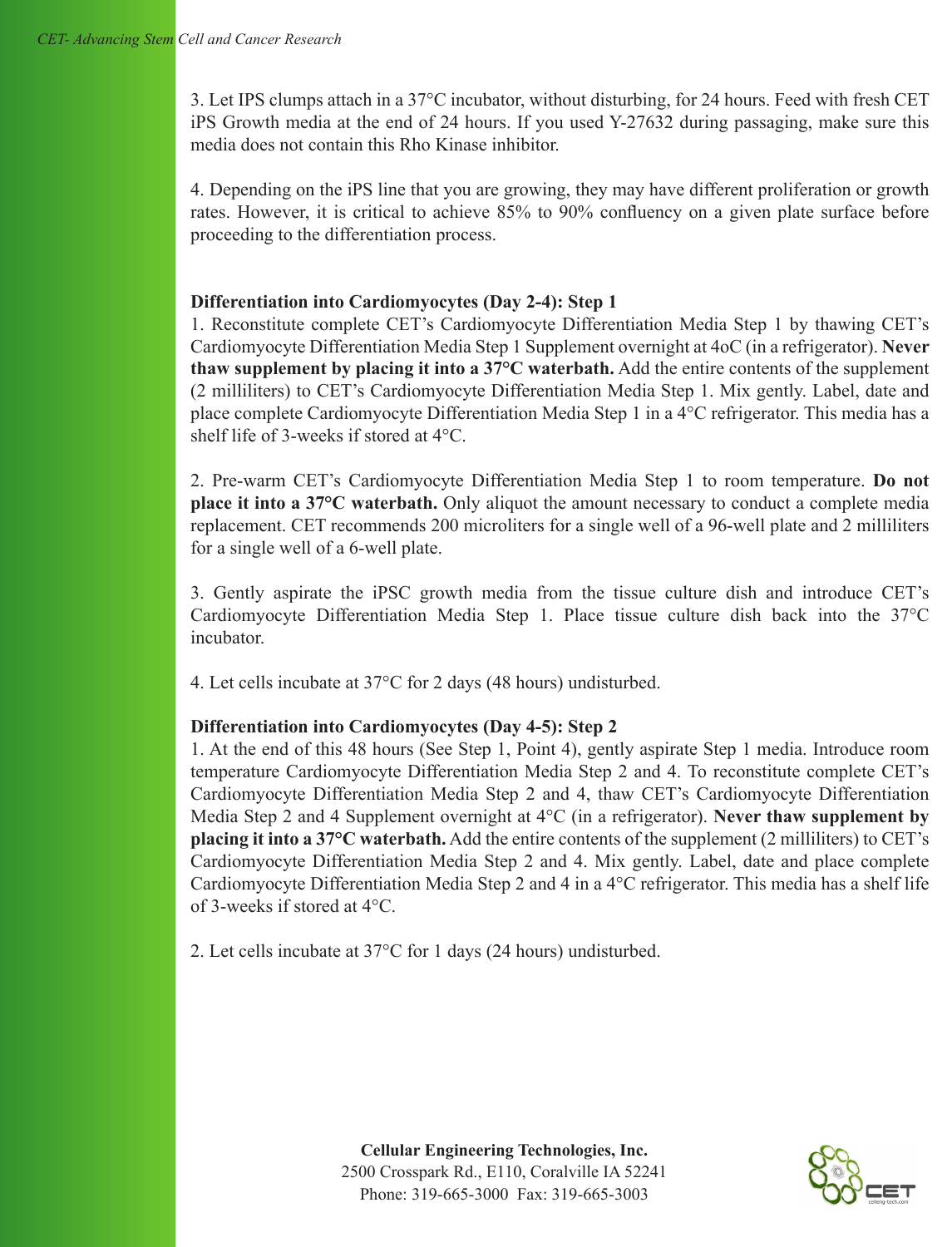# **Differentiation into Cardiomyocytes (Day 5-7): Step 3**

1. At the end of this 24 hours (See Step 2, Point 2), gently aspirate Step 2 and 4 media. Introduce room temperature Cardiomyocyte Differentiation Media Step 3. To reconstitute complete CET's Cardiomyocyte Differentiation Media Step 3, thaw CET's Cardiomyocyte Differentiation Media Step 3 Supplement overnight at 4°C (in a refrigerator). **Never thaw supplement by placing it into a 37°C waterbath.** Add the entire contents of the supplement (2 milliliters) to CET's Cardiomyocyte Differentiation Media Step 3. Mix gently. Label, date and place complete Cardiomyocyte Differentiation Media Step 3 in a 4°C refrigerator. This media has a shelf life of 3-weeks if stored at 4°C.

2. Let cells incubate at 37°C for 2 days (48 hours) undisturbed.

# **Differentiation into Cardiomyocytes (Day 7-9): Step 4**

1. At the end of this 48 hours (See Step 3, Point 2), gently aspirate Step 3 media. Introduce room temperature Cardiomyocyte Differentiation Media Step 2 and 4.

2. Let cells incubate at 37°C for 2 days (48 hours) undisturbed.

#### **Differentiation into Cardiomyocytes (Day 9-11): Step 5**

1. At the end of this 48 hours (See Step 4, Point 2), gently aspirate Step 2 and 4 media. Introduce room temperature Cardiomyocyte Differentiation Media Step 5. To reconstitute complete CET's Cardiomyocyte Differentiation Media Step 5, thaw CET's Cardiomyocyte Differentiation Media Step 5 Supplement overnight at 4°C (in a refrigerator). **Never thaw supplement by placing it into a 37°C waterbath.** Add the entire contents of the supplement (2 milliliters) to CET's Cardiomyocyte Differentiation Media Step 5. Mix gently. Label, date and place complete Cardiomyocyte Differentiation Media Step 5 in a 4°C refrigerator. This media has a shelf life of 3-weeks if stored at 4°C.

2. Feed cells every 48 hours. Cells will start beating by Day 10-13 depending on the line used and their potential for cardiomyocyte differentiation.

# **Confirmation of Cardiomyocytes:**

1. At the end of 13 days, cells can be screened via immunofluorescence for the expression of Troponin-T and by finding beating cardiomyocyte foci.

**All of CET's iPS cell lines are foot-print free, feeder-free and virus-free. All procedures must be done by trained personnel with experience in cell culture. All procedures must be done in a sterile fashion using a laminar flow hood and all cells must be cultured in a 37**°**C incubator**  with 95% relative humidity and 5% CO<sub>2</sub>. Although it is not necessary, better growth and **differentiation are seen in tri-gas incubators capable of reducing Oxygen concentration to 5%.**